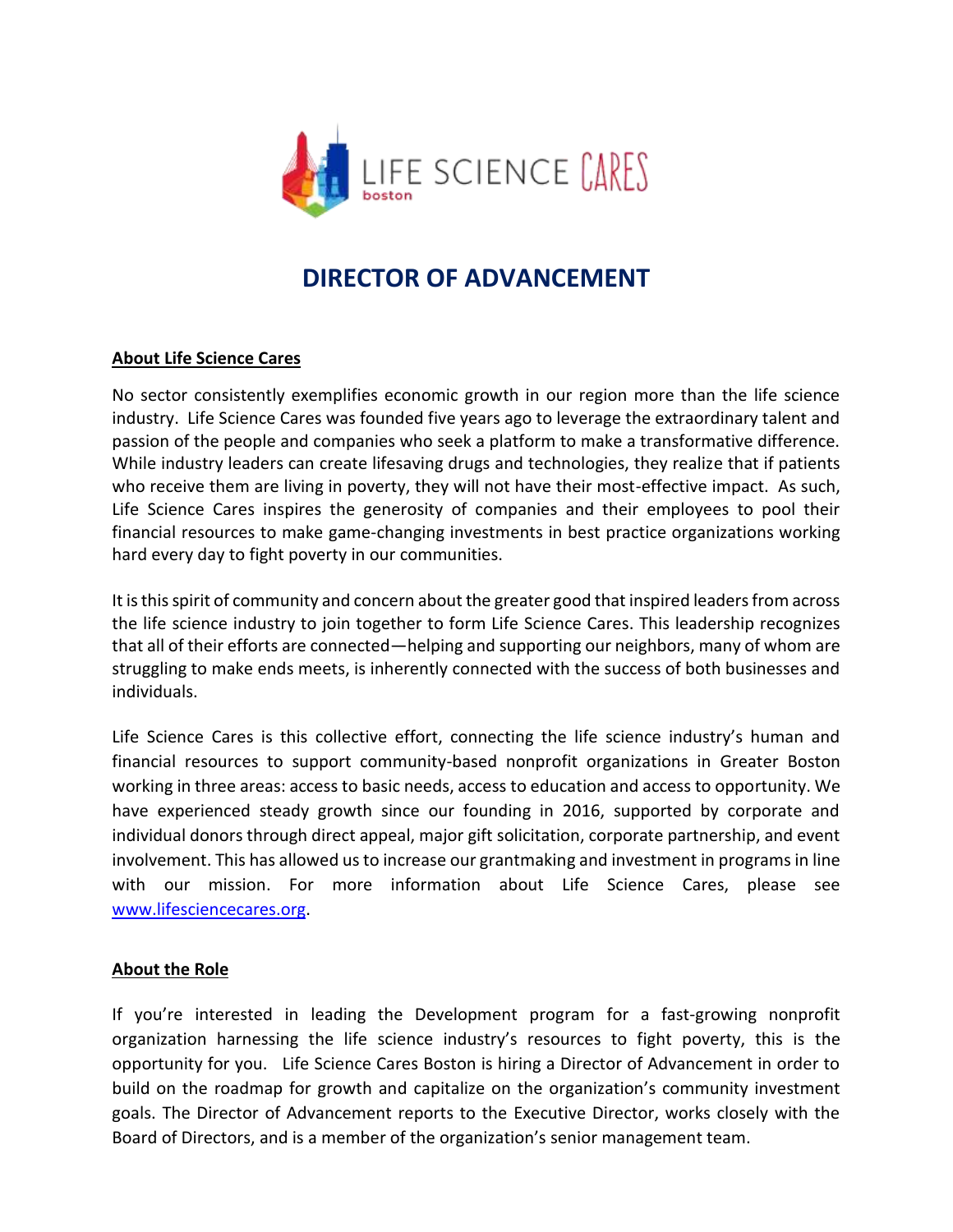We're looking for someone who's dynamic and entrepreneurial who will create and execute a comprehensive fundraising program, develop strategies and plans for a portfolio of donors and prospects, and support the Executive Director and Board of Directors to cultivate, solicit and steward donors. The ideal candidate is strategic and able to operationalize multi-faceted plans and drive outcomes, committed to consistently learning and growing, and is big-picture oriented while also being obsessive about the details. A proven track record successfully building relationships with high-net-worth individuals and soliciting major gifts is essential.

If Life Science Cares' mission speaks to you, if you're ready to lead a small development team with the potential to grow, if you've previously designed and led creative fundraising initiatives, and if you've demonstrated an ability to effectively steward your current donor base while simultaneously attracting new, first-time philanthropic investors, you're encouraged to apply. Please learn more by reading the Director of Advancement's role and responsibilities below.

## **Core Responsibilities:**

- **1. Raise the philanthropic resources necessary to support and grow Life Science Cares' community investments and initiatives**
	- a. Directly manage a portfolio of prospects and donors who have the potential to provide significant charitable gifts to the organization. Cultivate, solicit and close annual, major gift and multi-year contributions.
	- b. Achieve all annual and multi-year revenue goals, growing philanthropic support from \$3.75M to \$6M or more over the next five years.
	- c. Identify new funding prospects to support the organization.
	- d. Effectively implement, steward and grow Life Science Cares' Leadership and Major Gifts Program to increase annual and multi-year support from the current and potential four, five, six and seven figure donors. Develop and implement a planned and deferred giving program.
	- e. Develop and lead the organization's grant strategy, maintaining regular correspondence with program officers and trustees of corporate, foundation and family foundations to ensure strong long-term relationships.
	- f. Serve as a passionate proponent of the organization and its mission.
	- g. Appropriately represent the organization, its board and staff leadership to donors and prospects.

# **2. Implement a comprehensive fundraising program.**

- a. Implement fundraising strategies and programs, including a special emphasis on Major and Leadership giving and corporate partnerships that increase the organization's support from individuals, corporations, foundations and other sources.
- b. Provide leadership, strategic direction, management and coordination for all aspects of the program's development efforts.
- c. Prepare the annual fundraising plan in collaboration with the Executive Director for presentation to the Development Committee; provide detailed reports about the fundraising progress on a regular basis, including but not limited to all Board meetings.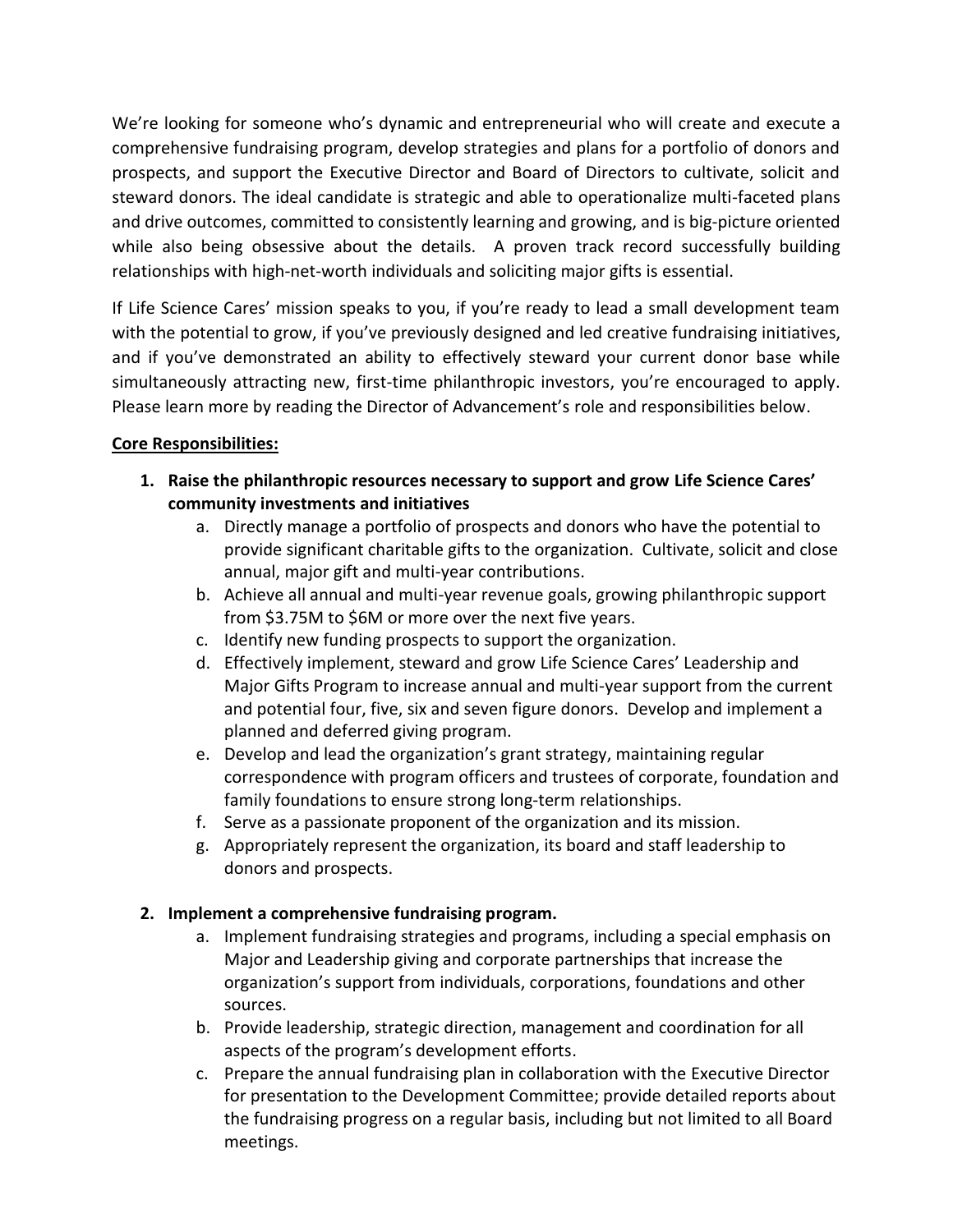- d. Engage, leverage and support the Development Committee's efforts to provide strategic guidance and outreach assistance to introduce, engage and solicit potential donors.
- e. Oversee donor stewardship and recognition programs, as well as all annual giving programs.
- f. Working with the Head of Programs and program team, continue to build employee engagement programs to steward relationships with individual and corporate donors.
- g. Develop event strategy and oversee established annual fundraising events including smaller convenings to inspire interest and support.
- h. Ensure that appropriate systems and procedures are in place to support the program's future fundraising goals.
- i. Ensure accurate maintenance and security of records and donor information in the database.
- **3. Work collaboratively with volunteer and staff leadership to enhance their fundraising skills and to support their revenue generating efforts.**
	- a. Partner with and leverage the talents of the Executive Director to deploy her time and attention to focus on the greatest revenue generating opportunities. Coordinate fundraising efforts of Executive Director, the Development Committee and Life Science Cares' Board, and key Program staff colleagues.
	- b. Work effectively with the Life Science Cares' Board and other key volunteers (i.e. Council of Champions, event committees), leveraging their talents, resources and ideas to identify new prospects, secure introductions, and engage and solicit prospects and donors. Enhance volunteer leaders' ability to identify fundraising opportunities and encourage their ongoing participation as donors and solicitors.
	- c. Recruit, lead, evaluate, mentor, inspire and retain staff and volunteers with fundraising and marketing responsibilities to empower performance excellence in their roles. Work with leadership to hire, onboard and manage a Development Assistant. Expand staff resources further as philanthropic growth allows.
	- d. Build strong relationships with Program staff and understand Life Science Cares' community investment priorities and impact objectives; work collaboratively with program staff to integrate innovative development strategies to steward relationships and attract funding.
	- e. Oversee the organization's donor communications & marketing.
	- f. In addition to LSC's Board of Directors, recruit and motivate other community and business volunteers to help LSC attract philanthropic revenue from individuals and corporations.
	- g. Lead staff and volunteers to institutionalize philanthropy and fund development within the organization. Foster a culture of philanthropy within the organization. Assure that the organization's culture, systems and procedures support fund development and vice versa.
- **4. Serve as a member of Life Science Cares' senior leadership team to advance the organization's goals.**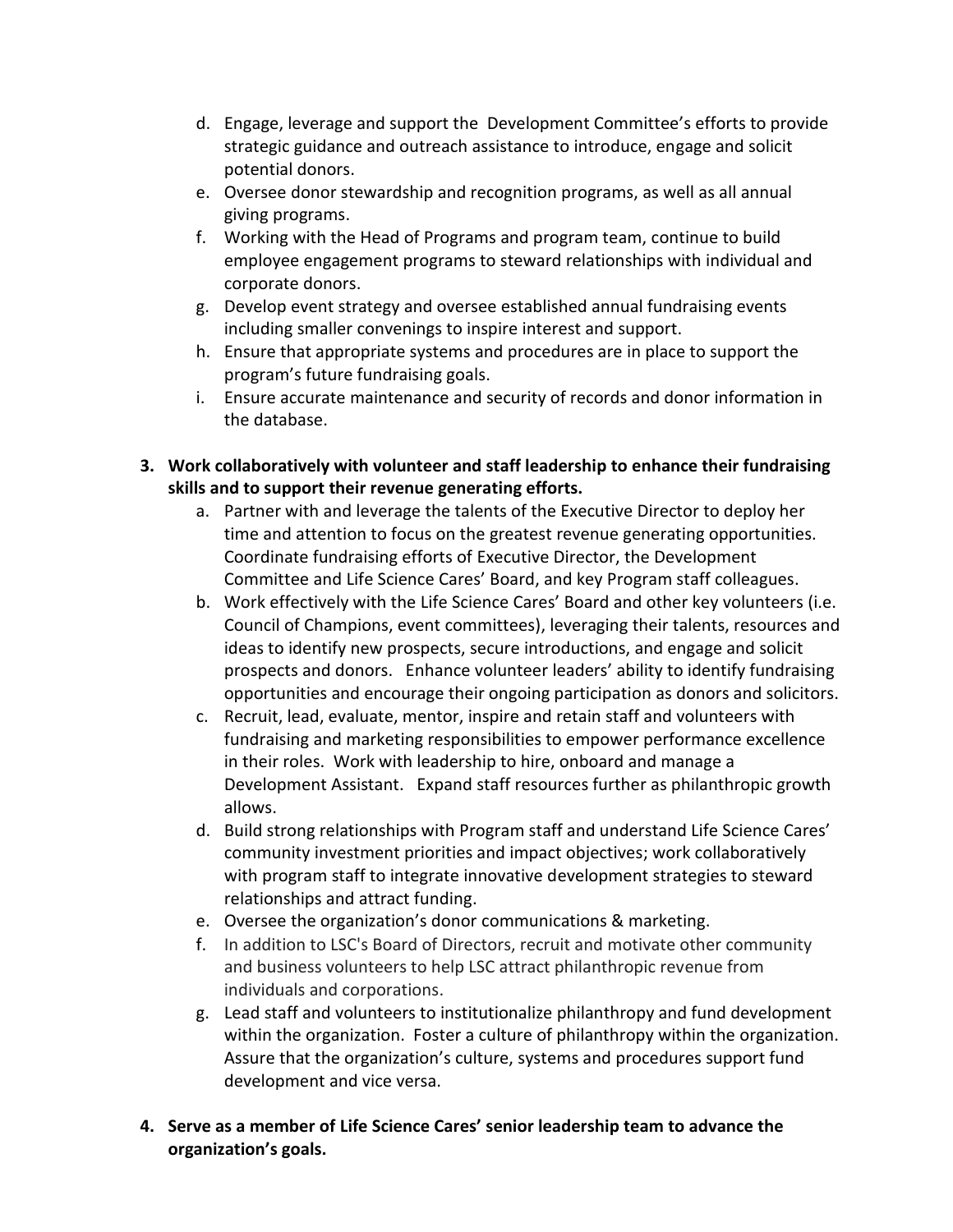- a. First and foremost, maintain focus on achievement of the organization-wide goals, build and implement the comprehensive fundraising program to support achievement of the goals set forth in Life Science Care's annual and long-term strategic plan.
- b. The Director of Advancement is responsible for developing a communications strategy to promote the organization's goals.
- c. Provide counsel and guidance to the Executive Director and members of the senior leadership staff team in order to incorporate the development, communications, and marketing perspectives.
- d. Lead and engage senior management team in developing effective messages for donor audiences.
- e. Ensure that philanthropy and fund development are carried out in accordance with the organization's mission, vision and values.
- f. Help establish performance measures, monitor results and help the Executive Director, Development Committee and board evaluate the effectiveness of the organization's fund development program. Monitor all donor information; provide and present statistical analysis to Board and senior leaders as needed.
- g. Build the skills, knowledge, and abilities of the entire LSC team in areas including annual giving, major and leadership gifts, donor relations, corporate and community partnerships, grants, communications, and stewardship.
- h. Incorporate and adhere to all Diversity, Equity and Inclusion learning, practices and commitments.

## **Qualifications**

- Bachelor's degree required; Master's preferred.
- 5+ years of professional experience in a nonprofit organization; demonstrated success in a development function (creating and managing relationships with multiple donor sources).
- Demonstrable track record of personally identifying, cultivating, soliciting, and closing individual donors, corporations and foundations.
- A record of measurable results in organizing and implementing such activities as: major gifts, corporate partnerships, annual funds, foundation giving, planned giving, direct response and special events.
- Demonstrated ability to work effectively with and quickly gain the respect and support of various constituencies, including board and staff members, donors, corporate executives and employees, and civic leaders; experience recruiting and organizing volunteers.
- Experience with advanced fundraising systems and relationship management software.
- Demonstrated experience in managing budgets and people through a lens of Diversity, Equity, Inclusion, and Justice.
- A solid understanding of nonprofit/for-profit fiscal management, principles and best practices.
- The ability to communicate the organization's mission and interests to a broad audience.
- An effective communicator with highly developed skills in writing and speaking, crafting proposals, donor correspondence and other kinds of materials.